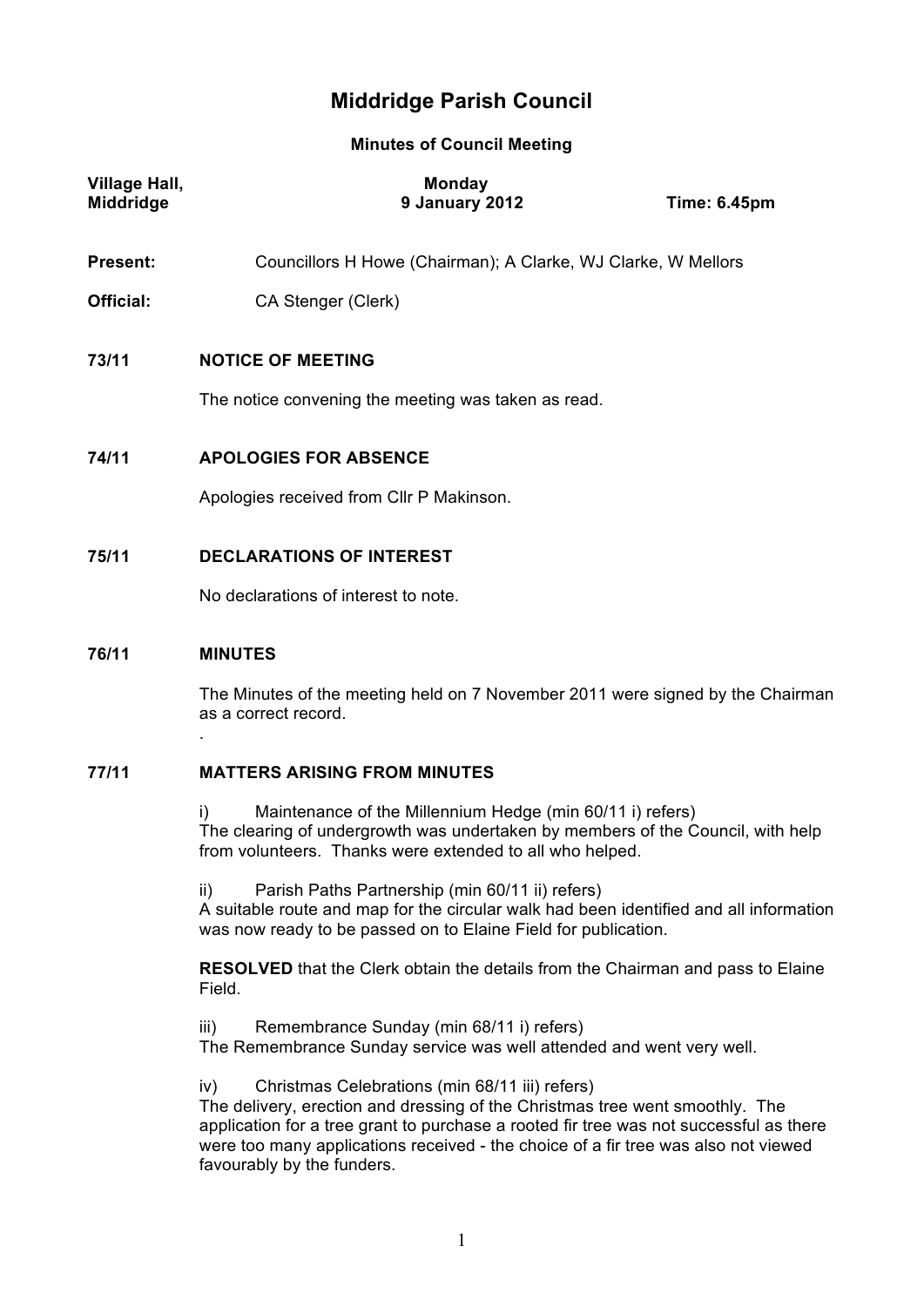v) Registered Traders' Scheme (min 70/11 refers)

Leaflets and business cards advertising the Registered Traders' Scheme had been delivered to the Clerk. It was suggested that information regarding the scheme be included in the next village newsletter.

vi) Neighbourhood Plan (min 70/11 refers)

Cllrs Clarke and Mellors had attended the Neighbourhood Plan information event held at Bowburn. The information dealt mainly with planning issues – new builds, estates etc, and how local groups had successfully stopped builds. GATC are starting their Neighbourhood Plan and a discussion ensued regarding the options for our Parish Council. It was suggested that Andrew Bailey be contacted to discuss the issue, plus the possible arrangement of a local council meeting between MPC and GATC.

**RESOLVED** that Cllr A Clarke contact Andrew Bailey to enquire about GATC plans.

# **78/11 ACCOUNTS FOR PAYMENT**

Members considered a schedule of Accounts for Payment, with additional approval given for payment of £200 to Lyndhurst Nurseries for the purchase of the Christmas tree. Also agreed for future expenditure was the amount of £379 payable to DCC for the erection and dressing of the tree – a cheque would be signed once the invoice was received.

**RESOLVED** that the following accounts be approved for payment:-

| C Stenger | Wages Sept – Dec         | £230.10 |
|-----------|--------------------------|---------|
| HMRC .    | Tax liability Sept - Dec | £ 57.40 |

The addition of authorised signatures was well underway and would hopefully be completed shortly. Access to online statements had been organised for the Clerk but unfortunately this required a debit card which the council does not hold.

**RESOLVED** that the Clerk contact the Business Manager at Barclays to enquire about alternative ways to access online banking.

## **79/11 PARISH PRECEPT**

After consideration of the latest available financial information with regards to the Parish Council's accounts, it was proposed by Cllr A Clarke that there should be no increase in the precept amount requested for 2012/13, in line with government policy. It was unanimously agreed that the precept remain at £6,500.

**RESOLVED** that the Parish Precept for 2011/2012 be set at £6,500, and that the Clerk complete the required paperwork and contact DCC.

**The public and press were excluded from the meeting for the following item of business on the grounds that it involved the likely disclosure of exempt information as defined in Paragraphs 1, 2 & 3 of Part 1 of Schedule 12A of the Local Government Act 1985.**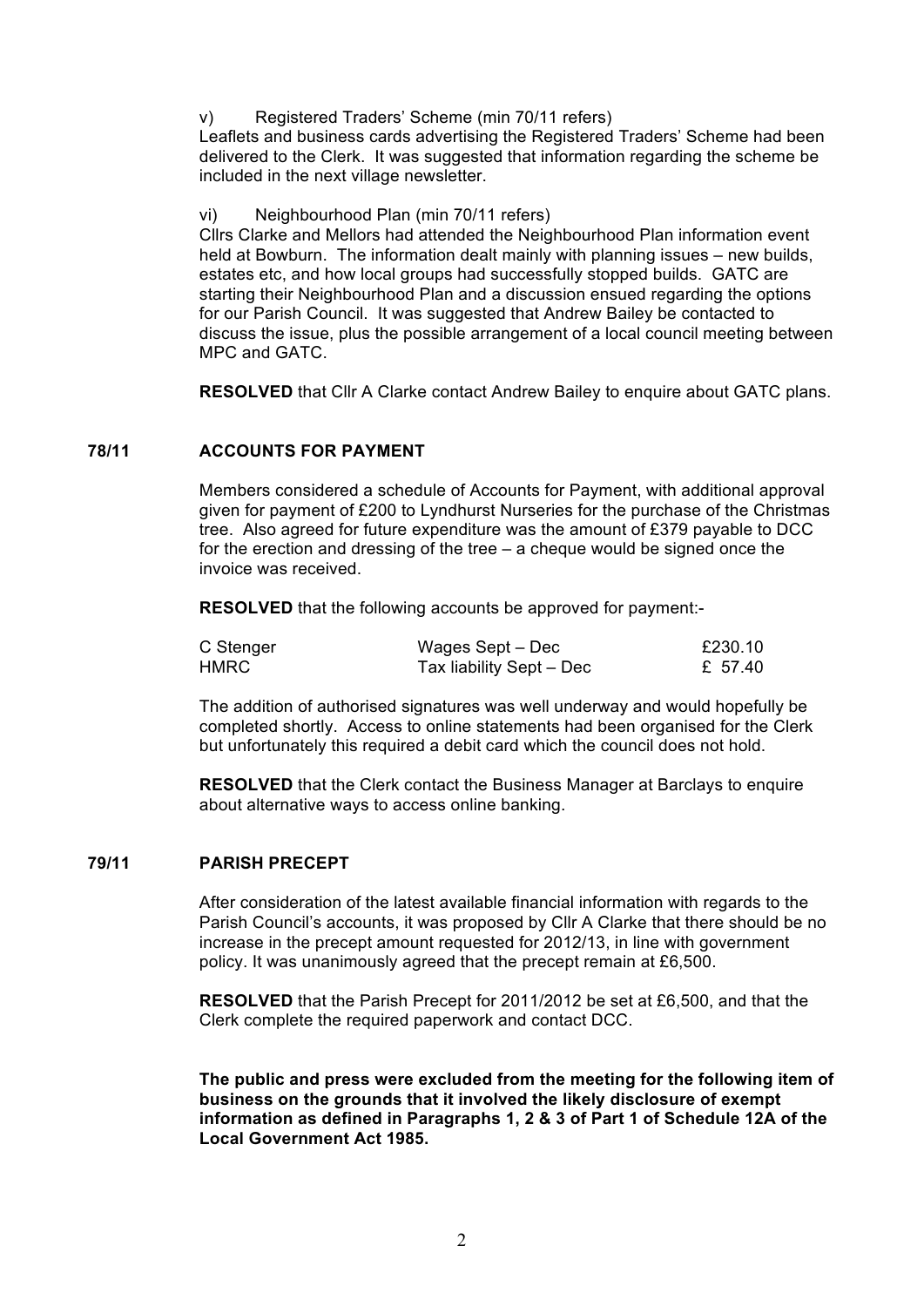# **80/11 GROUNDS MAINTENANCE & GENERAL REPAIRS**

## i) Grounds Maintenance Works for 2012/13

Consideration was given to the quotations received from contractors invited to submit quotations for the Parish Council's Grounds Maintenance Contract for 2012/13.

**RESOLVED** that, subject to a proviso that the contractor meet with members to discuss issues/concerns raised in the proceeding year, the contract be awarded to SE Landscaping. Also that the Clerk research ways of dealing with mole hills, as requested by SE Landscaping.

## ii) Tree Works

Consideration was given to the quotations received from contractors invited to submit quotations for crown lifting works to be undertaken on village green trees.

**RESOLVED** that the contract for tree works be awarded to Oliver's Tree Services.

## iii) Honorarium for maintenance of tubs

It was agreed that an honorarium of £10 be made for maintenance of the village flower tubs.

**RESOLVED** that the item be added to the next agenda, and payment be made to Cllr Howe at the next meeting in order for him to distribute funds.

## iv) Parish Paths Partnership

The payment for vegetation clearance had been approved and reimbursed. Elaine Field provided a grant application form for 2012/13.

**RESOLVED** that the Clerk contact Ian Hayman to request a quote for vegetation clearance of the Parish paths for 2012/13, and complete the grant application form accordingly.

**The meeting then continued in public session***.*

## **81/11 PROPOSED DISPOSAL OF ALLOTMENTS BY DURHAM COUNTY COUNCIL, MIDDRIDGE**

The Clerk had contacted Fiona Bullen to get an update on the proposed disposal of the paddock. Fiona advised that the land had been removed from the first auction to allow time to investigate details more fully, but had not yet had time to look into matters further. There would be no progress with the transfer of the allotments until the paddock issue had been decided.

**RESOLVED** that the Clerk contact Fiona again to further request progress details for the next meeting.

# **82/11 PLANNING APPLICATIONS**

The planning application for 38 Southside was considered. It was noted that rear access to the pub car park was claimed.

**RESOLVED** that no objections to the application were to be made, but Cllr Mellors was to draw the pub tenants notice to the rear access issue.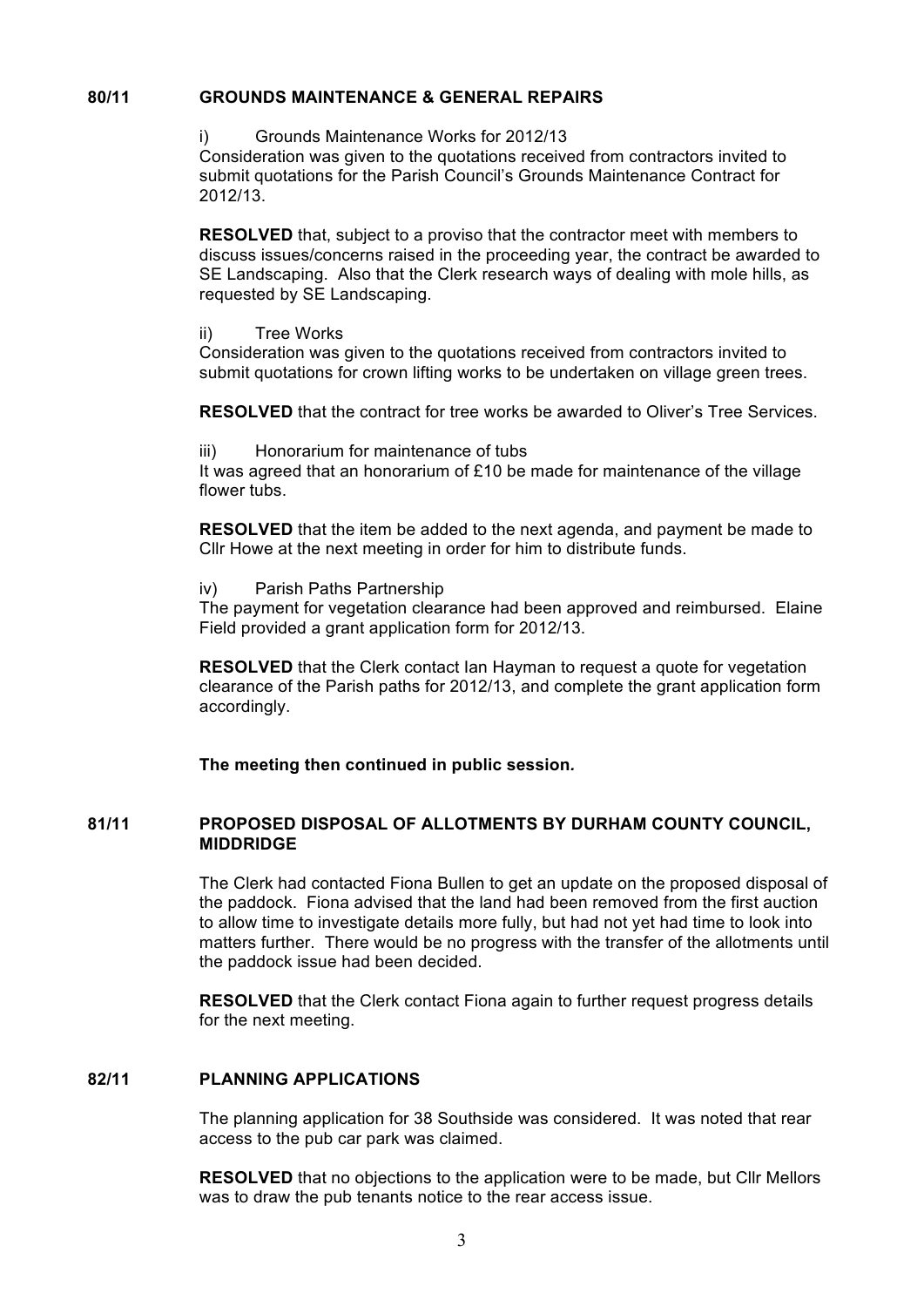# **83/11 CHILDREN'S' PLAY AREA**

Consideration was given to the Clerk's monthly inspection report regarding the condition of the play area and equipment. Cllr A Clarke had investigated the issue of the crack in the seat of a toddler swing and reported that this small surface crack on the short edge of the seat was quite safe. A copy of Zurich's 2011 annual inspection had been received and showed no defects or issues, but did again mention strimmer damage to the wooden structures housing the swings. This had also been inspected and was considered to be safe. Cllr A Clarke reported an issue with moss on the ground play surface.

**RESOLVED** that a working party be arranged to deal with the moss at a suitable date/time.

# **84/11 C35 NEWTON AYCLIFFE TO SHILDON ROAD-TRAFFIC CALMING**

There had been no progress regarding traffic calming. As there were no issues reported from the traffic monitoring, and no accidents involving speeding traffic, it seems that the police are unable to offer further assistance with traffic calming.

There had been an accident involving horses which are grazing loose on the land bordering Middridge allotments and the C35.

**RESOLVED** that the Clerk contact Mick Waterson, Clerk of Shildon Town Council, to enquire about the landowners, and future of the land.

## **85/11 G.A.T.C./MIDDRIDGE AREA ACTION PARTNERSHIP FEEDBACK**

Cllr A Clarke reported that the GAMP forum event had been well attended, with the priorities for the forthcoming year the same as last year: Activities for Young People Employment, Enterprise, Education and Training Support to Community and Voluntary Sector. It had been suggested that the AAPs administer funding for village halls, with 81% of forum participants agreeing with the proposal.

**RESOLVED** that the report be noted.

## **86/11 FUTURE EVENTS**

i) Queen's Diamond Jubilee

Details of a local supplier who designed and produced weather vanes were perused, and details for a suitable design were discussed. It was proposed that Cllr Clarke look into a supplier previously used also. Permission from Middridge Village Association was needed in order to mount a weather vane on the village hall. Expenditure up to a maximum cost of c£200 was agreed in order to purchase a weather vane once agreement for the mounting had been received. The Clerk had issued forms to be completed for children interested in receiving souvenirs – approximately 16 completed forms had been received. It was agreed that more research into souvenirs was needed as the official £5 commemorative coins were too costly (£13 each).

**RESOLVED** that the Clerk request mounting permission at the next meeting of the Village Association, and that a weather vane be agreed on and purchased.